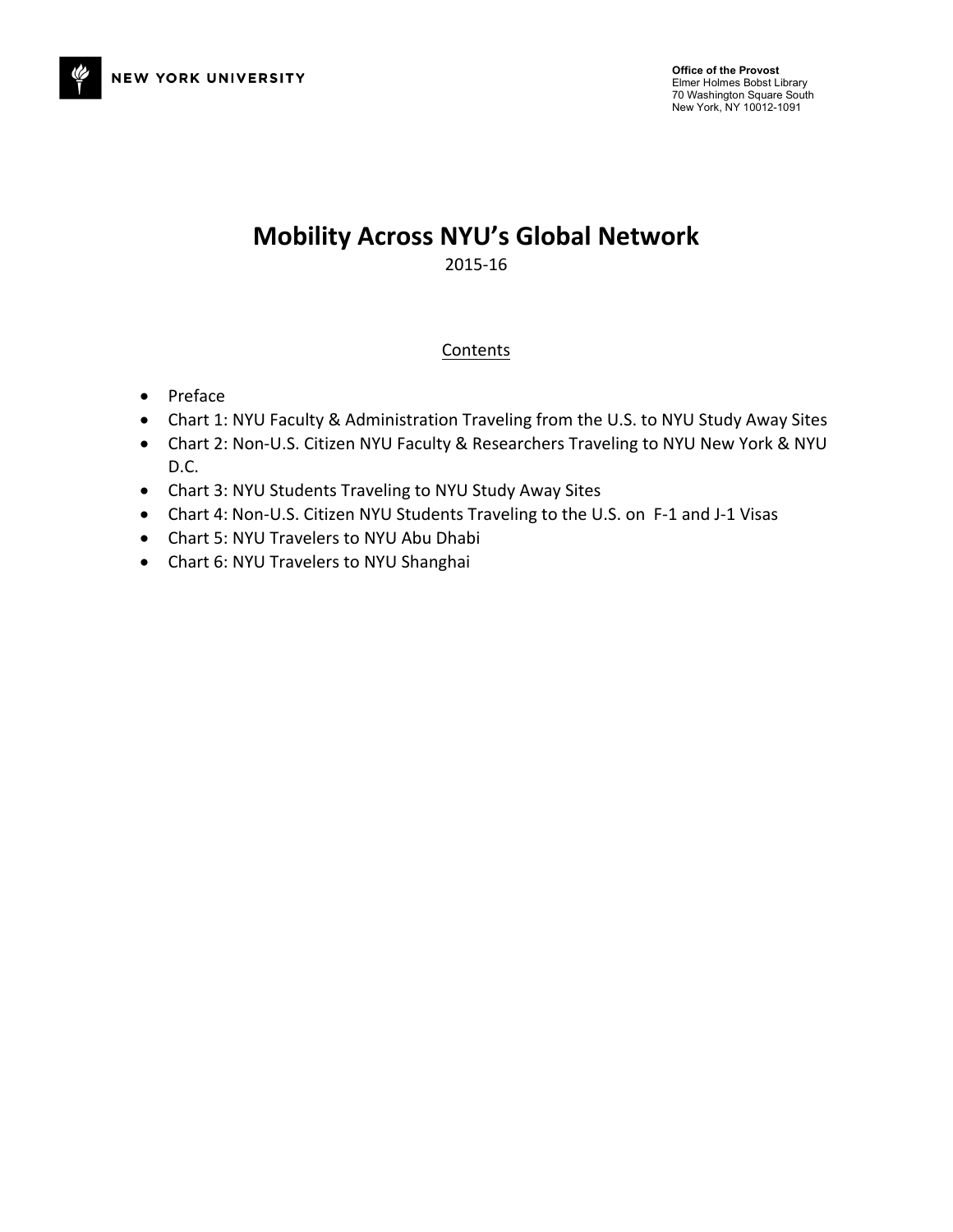### **PREFACE**

The 2016 Global Mobility report covers travel for faculty and other NYU travelers across NYU's global degree-granting "portal" campuses  $-$  in New York, Abu Dhabi, and Shanghai  $-$  as well as its academic centers (or study away sites).

Created in response to requests from faculty governance groups during the 2014-15 academic year, this report – now in its second year -- is designed to provide insight into travel across NYU's global network, including any challenges faced by faculty, students, staff, and administrators.

This report includes material provided by the University's Office of Global Services (OGS) with respect to inbound travelers to the U.S. and outbound travelers to the study away sites; and material provided by NYU Abu Dhabi and NYU Shanghai with respect to their inbound travelers.

Data provided by OGS material includes travelers with start dates between January 1 2016 and December 31 2016. Statistics provided by NYU Abu Dhabi and NYU Shanghai are for the 2015-16 academic year, though each also include historical data.

The report includes data on new and continuing NYU faculty, researchers, staff, students, who are traveling to and from portal campuses and global sites. It does not include travel by members of the NYU community who are traveling outside NYU's global network, or travel to countries where portals and sites are located, but when the portal or site is not the destination. It also does not include travel by non-NYU visitors to NYU portals and sites.

Please note that this data is based on activities taking place prior to 2017, and thus the impact of the Trump administration's travel ban are not yet reflected in this data.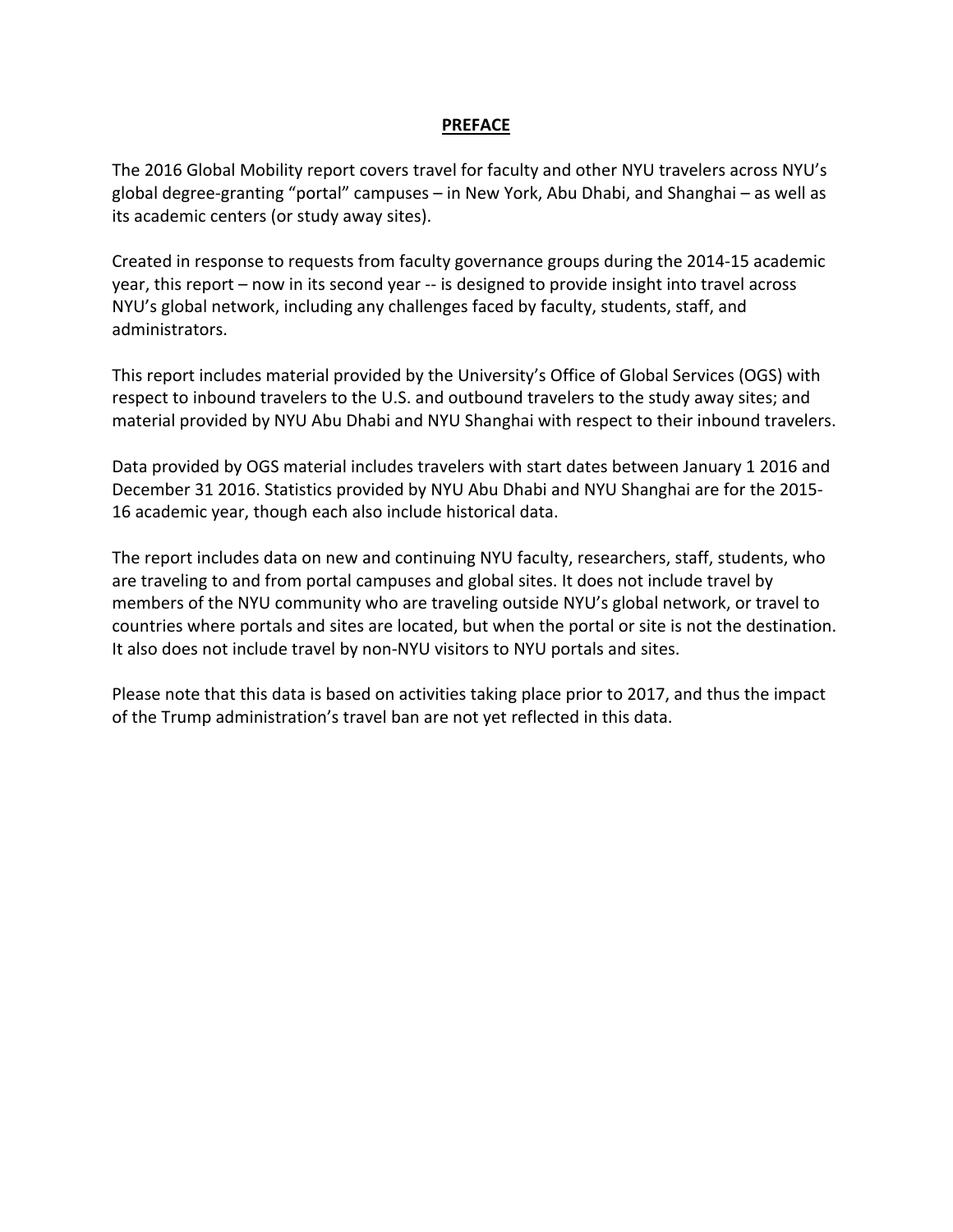|                 |                 | <b>Visa Applications Submitted</b> |                |                        | <b>Visas Approved</b> |                      |                |                          |                | <b>Visa Issues</b> |          |                   | <b>U.S. Port of Exit Issues</b> |                 |                   |                |  |
|-----------------|-----------------|------------------------------------|----------------|------------------------|-----------------------|----------------------|----------------|--------------------------|----------------|--------------------|----------|-------------------|---------------------------------|-----------------|-------------------|----------------|--|
|                 |                 |                                    |                |                        |                       | <b>U.S. Citizens</b> |                | <b>Non-U.S. Citizens</b> |                | <b>Resolved</b>    |          | <b>Unresolved</b> |                                 | <b>Resolved</b> | <b>Unresolved</b> |                |  |
|                 | <b>Faculty</b>  | Administration                     | NYAD-<br>based | <b>NYUSH-</b><br>based | <b>Faculty</b>        | Administration       | <b>Faculty</b> | <b>Administration</b>    | <b>Faculty</b> | Administration     | Faculty  | Administration    | <b>Faculty</b>                  | Administration  | <b>Faculty</b>    | Administration |  |
| to Accra        |                 |                                    |                |                        | 8                     | 9                    |                | 2                        |                | $\Omega$           | $\Omega$ |                   |                                 |                 |                   | $\Omega$       |  |
| to Berlin       | 10 <sup>°</sup> | 2                                  |                |                        | 8                     | $\overline{2}$       | ົ              | 0                        |                | $\Omega$           | 0        | <sup>0</sup>      |                                 |                 |                   | $\Omega$       |  |
| to Buenos Aires | 3               | $\Omega$                           | $\mathbf{0}$   |                        | റ                     | 0                    |                |                          |                | $\Omega$           | O        |                   |                                 |                 |                   | $\mathbf{0}$   |  |
| to Florence     | 18              |                                    | 3              |                        | 18                    | 0                    | $\Omega$       |                          |                | $\Omega$           | C        | $\Omega$          |                                 |                 |                   | $\Omega$       |  |
| to London       | 15              |                                    | 3              |                        | 12                    | $\mathbf{0}$         | 3              |                          |                | $\Omega$           | $\Omega$ |                   |                                 |                 |                   | $\Omega$       |  |
| to Madrid       |                 | $\Omega$                           |                | $\Omega$               |                       | 0                    | $\Omega$       |                          |                | $\mathbf{0}$       | $\Omega$ |                   |                                 |                 |                   | $\Omega$       |  |
| to Paris        | 12              | 3                                  | $\mathbf{0}$   |                        | 12                    | 3                    | $\Omega$       | $\mathbf{0}$             |                | $\Omega$           | $\Omega$ | $\Omega$          |                                 |                 |                   | 0              |  |
| to Prague       | $\Omega$        |                                    | $\mathbf{0}$   | $\Omega$               | $\Omega$              | 0                    | $\Omega$       |                          |                |                    | $\Omega$ |                   |                                 |                 |                   | $\mathbf{0}$   |  |
| to Shanghai     | 11              |                                    |                |                        | 11                    |                      | $\Omega$       |                          |                | $\Omega$           | $\Omega$ |                   |                                 |                 |                   | $\Omega$       |  |
| to Sydney       | 3               |                                    | 3              |                        | 3                     | 0                    | $\Omega$       |                          |                |                    | O        |                   |                                 |                 |                   | $\Omega$       |  |
| to Tel Aviv     |                 | $\mathbf{0}$                       | $\Omega$       |                        | $\Omega$              | $\mathbf{0}$         | 0              |                          |                | $\Omega$           | $\Omega$ | $^{(1)}$          |                                 |                 |                   | $\Omega$       |  |
| <b>TOTAL</b>    | 82              | 18                                 | 20             |                        | 75                    | 15                   |                |                          |                |                    |          | 0                 | $\Omega$                        |                 |                   | $\bf{0}$       |  |
| NYUAD-based     | 20              | $\Omega$                           |                |                        | 18                    | 0                    | ົດ             |                          |                |                    |          |                   |                                 |                 |                   | $\Omega$       |  |
| NYUSH-based     |                 |                                    |                |                        |                       | $\Omega$             | $\Omega$       |                          |                |                    | $\Omega$ |                   |                                 |                 |                   | $\Omega$       |  |

### **Chart #1: NYU Faculty & Administration Traveling from the U.S. to NYU Study Away Sites (Excluding NYUAD & NYUSH) For Start Dates between 01/01/2016 and 12/31/2016**

Summary: For outbound faculty and administration: OGS issued documents for 82 faculty and 18 administrative staff members. Of these, all 100 received visa approvals. 20 of these approved visa applications were for NYUAD-ba 1 was for an NYUSH-based faculty member. OGS knows of no visa or port of exit issues for U.S.-based faculty and administration going on assignment to the sites in during this calendar year. As of 10/5/2016

#### **Notes:**

• Data are provided by the Office of Global Services (OGS).

• U.S.-based NYU faculty, administration, and staff outbound to NYUAD and NYUSH are not counted here; they are reported as inbound travelers to each respective campus (and are reflected in the corresponding charts).

• Visa Issues = What OGS knows about faculty, administration, and staff who were unable to travel due to visa delays, visa denials, security checks, etc.

• Port of Exit Issues = What OGS knows about faculty, administration, and staff who had issues upon departing from a US port of exit (airport, land border).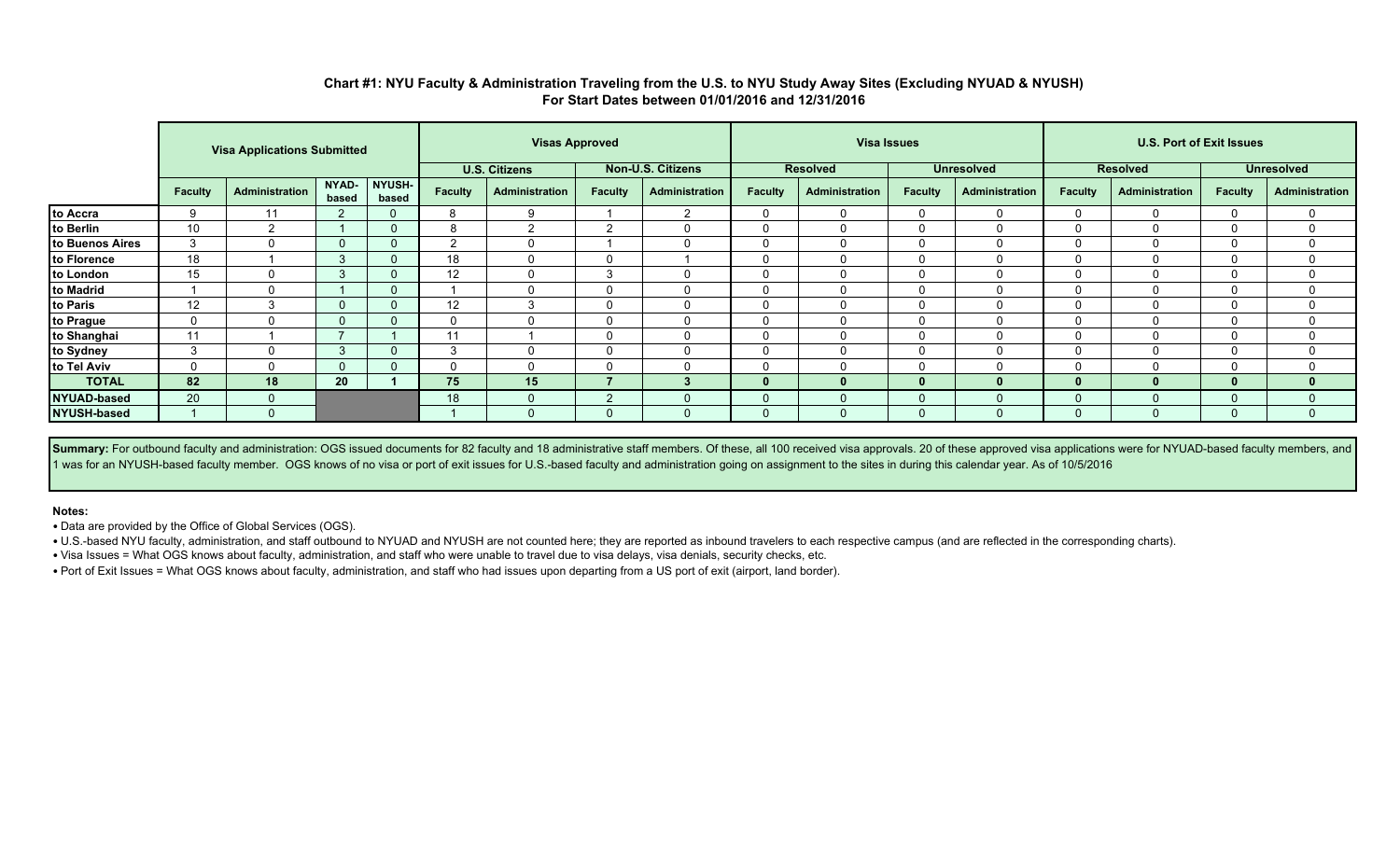## **Chart #2: Non-U.S. Citizen NYU Faculty & Researchers Traveling to NYU New York & NYU D.C. For Start Dates between 01/01/2016 and 12/31/2016**

|                  | <b>Documents Issued/Filed</b> |                    |                 |       |  | <b>Visa Issues</b><br><b>Reported to OGS</b> |                        |       |  | <b>Port of Entry Issues</b><br><b>Reported to OGS</b> |                 |                 |         | <b>Scholars Not Arrived as of</b><br>10/5/2016 |                        |       | <b>Process Completed</b><br><b>Successfully</b> |                            |                      |    |
|------------------|-------------------------------|--------------------|-----------------|-------|--|----------------------------------------------|------------------------|-------|--|-------------------------------------------------------|-----------------|-----------------|---------|------------------------------------------------|------------------------|-------|-------------------------------------------------|----------------------------|----------------------|----|
| <b>Visa Type</b> | <b>Faculty</b>                | <b>Researchers</b> | based           | based |  | NYUAD-NYUSH- Faculty Researchers             | NYUAD- NYUSH-<br>based | based |  | <b>Faculty Researchers</b>                            | NYUAD-<br>based | NYUSH-<br>based | Faculty | <b>Researchers</b>                             | NYUAD- NYUSH-<br>based | based |                                                 | <b>Faculty Researchers</b> | NYUAD- NYUS<br>based | H- |
| J-1              | 70                            | 393                | 10 <sup>1</sup> |       |  |                                              |                        | O     |  |                                                       |                 |                 |         | 79                                             |                        |       | 64                                              | 314                        |                      |    |
| $H-1B$           | 20                            | 30                 |                 |       |  |                                              |                        |       |  |                                                       |                 |                 |         |                                                |                        |       | 20                                              | 30                         |                      |    |
| $O-1$            |                               |                    | v               |       |  |                                              |                        | O     |  |                                                       |                 |                 |         |                                                | v                      |       |                                                 |                            |                      |    |
| $E-3$            |                               |                    | v               |       |  |                                              |                        | O     |  |                                                       |                 |                 |         |                                                |                        |       |                                                 |                            |                      |    |
| <b>TN</b>        |                               |                    |                 |       |  |                                              |                        |       |  |                                                       |                 |                 |         |                                                |                        |       |                                                 |                            |                      |    |
| <b>TOTAL</b>     |                               | 526                | 10              | 4     |  |                                              |                        | 0     |  |                                                       |                 |                 |         | 85                                             |                        |       |                                                 | 441                        |                      |    |

**Summary:** For inbound faculty and researchers: OGS issued documents for 526 faculty and researchers. Of these, OGS is aware that 441 satisfactorily completed the process. Of those 85 who have not yet arrived, 70 are slated to arrive in the coming months; 15 decided not to attend NYU or realized they did not need a visa, and none experienced visa issues to keep them from arriving. No faculty who submitted their paperwork and completed the process encountered entry issues. OGS knows of 10 NYUAD-based faculty members and 4 NYUSH-based faculty members applying for a J-1 visa, and none reported any issues. As of 10/5/2016

#### **Visa Type Description**

- **J-1** Exchange Visitor Program: includes Professor, Research Scholar, Short-Term Scholar & Specialist J-1 categories
- **H-1B** Temporary Worker in a Specialty Occupation
- **O-1** Alien of Extraordinary Ability
- **E-3** Certain Specialty Occupations for Australian citizens
- **TN** Treaty NAFTA: For certain professionals from Canada and Mexico

### **Notes:**

- Data are provided by the Office of Global Services (OGS).
- Faculty include a full range of of faculty titles.
- Researchers include post docs and research scientists and scholars.
- Data include processing for non-U.S. citizens entering the U.S. and for non-U.S. citizens who are in the U.S. and amending their visa status.
- Travelers applying for J-1 visas are not required to register the outcome of their visa applications with OGS.
- Visa Issues = What OGS knows about travelers who were unable to arrive due to visa delays, visa denials, security checks, etc.
- Port of Entry Issues = What OGS knows about travelers who had issues upon arrival at a US port of entry (airport, land border).
- Data are not available to OGS about port of exit issues from home country.
- Data exclude School of Medicine.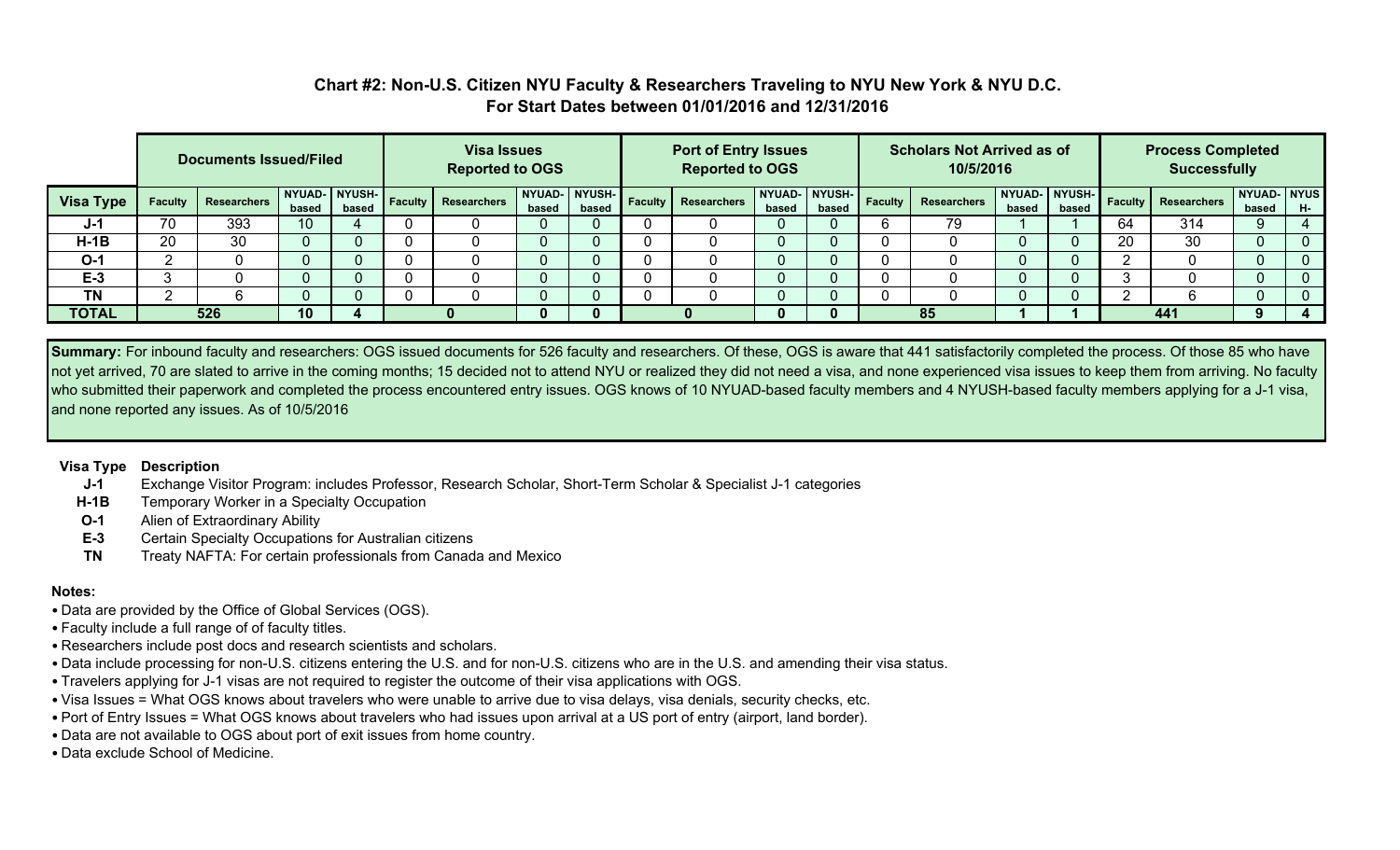## **Chart #3: NYU Students Traveling to NYU Study Away Sites For Start Dates between 01/01/2016 and 12/31/2016**

Includes NYUAD, NYUSH, and LS students

| <b>Number of Admitted Students</b><br><b>Contacted by OGS</b> |      |               | <b>Visas Approved</b>       |                      | <b>Visa Issues</b><br><b>Reported to OGS</b> |                 |                   | U.S. Port of Exit Issues<br><b>Reported to OGS</b> |                   |                      | Total<br><b>Students</b> |                        |                   |                     |          |                 |
|---------------------------------------------------------------|------|---------------|-----------------------------|----------------------|----------------------------------------------|-----------------|-------------------|----------------------------------------------------|-------------------|----------------------|--------------------------|------------------------|-------------------|---------------------|----------|-----------------|
|                                                               |      | U.S. Citizens | Non-U.S.<br><b>Citizens</b> | <b>Dual Citizens</b> | <b>Total</b>                                 | <b>Resolved</b> | <b>Unresolved</b> | <b>Resolved</b>                                    | <b>Unresolved</b> | Undergrad<br>(Total) | NYUNY-<br>lbased         | <b>NYUAD-</b><br>based | NYUSH-<br>based   | Liberal<br>Studies* | Graduate | <b>Enrolled</b> |
| Ito Abu Dhabi                                                 | 89   | 35            | 18                          | 3                    | 56                                           | 0               | $\Omega$          |                                                    | 0                 | 56                   | 29                       |                        | 27                |                     | $\Omega$ | 56              |
| <b>Ito Accra</b>                                              | 118  | 74            | 23                          | 3                    | 100                                          | 0               | $\Omega$          |                                                    | 0                 | 66                   | 52                       | 8                      | 6                 |                     | 46       | 112             |
| to Berlin                                                     | 472  | 244           | 88                          | 39                   | 371                                          | ∩               | 0                 |                                                    | $\Omega$          | 253                  | 221                      | 8                      | 24                |                     | 114      | 367             |
| to Buenos Aires                                               | 290  | 183           | 28                          | 23                   | 234                                          | $\Omega$        | 0                 |                                                    | 0                 | 146                  | 129                      | 9                      | 8                 |                     | 89       | 235             |
| to Florence                                                   | 800  | 473           | 73                          | 25                   | 571                                          | $\Omega$        | $\Omega$          |                                                    | $\Omega$          | 578                  | 459                      | 'n.                    |                   | 97                  | 67       | 645             |
| to London                                                     | 1308 | 678           | 265                         | 55                   | 998                                          | 0               | 0                 | U                                                  | $\Omega$          | 844                  | 701                      | 34                     | 25                | 84                  | 203      | 1047            |
| to Madrid                                                     | 377  | 200           | 59                          | 10                   | 269                                          | $\mathbf{0}$    | $\Omega$          |                                                    | $\Omega$          | 250                  | 230                      | 10                     | 10                |                     | 17       | 267             |
| to Paris                                                      | 636  | 326           | 113                         | 29                   | 468                                          | $\Omega$        | $\Omega$          |                                                    | $\Omega$          | 428                  | 334                      | 17                     | 8                 | 69                  | 88       | 516             |
| to Prague                                                     | 484  | 298           | 75                          | $-11$                | 384                                          | 0               | $\Omega$          |                                                    | 0                 | 328                  | 313                      | 3                      | $12 \overline{ }$ |                     | 48       | 376             |
| to Shanghai                                                   | 506  | 220           | 135                         | 22                   | 377                                          | $\Omega$        | $\Omega$          |                                                    | $\Omega$          | 305                  | 276                      | 28                     |                   |                     | 91       | 396             |
| to Sydney                                                     | 259  | 162           | 16                          | 24                   | 202                                          | 0               | $\Omega$          |                                                    | $\Omega$          | 171                  | 161                      | $\Omega$               | 8                 |                     | 30       | 201             |
| to Tel Aviv                                                   | 119  | 63            | 28                          | $\mathbf{b}$         | 96                                           | $\sim$<br>U     | $\Omega$          |                                                    | 0                 | 40                   | 33                       | 3                      |                   |                     | 56       | 96              |
| <b>TOTAL</b>                                                  | 5458 | 2956          | 921                         | 249                  | 4126                                         | $\Omega$        |                   |                                                    | $\mathbf{0}$      | 3465                 | 2938                     | 127                    | 150               | 250                 | 849      | 4314            |

\* Liberal Studies (which does not utilize OGS) also had 49 students enrolled in Washington, DC.

**Summary:** 5,458 admitted students were initially contacted by OGS to begin visa paperwork, and the visas of 4,126 were issued and approved as of October 11, 2016 (0 experienced visa or port of exit issues). Some students contacted by OGS do not proceed through the visa application process as they have decided not to study away; others enroll but do not need to obtain a visa through OGS in order to travel to the site. Ultimately, 3,465 undergraduates enrolled at NYU global sites, along with 849 graduate students, and OGS processed visas for all but 250 (who had their visas processed by Liberal Studies). In addition, OGS assisted with processing visas for other individual school programs whose enrollment is not reflected here. There are 127 Abu Dhabi-based and 150 Shanghai-based students included in the Global Site enrollment participation data, and none reported visa or port of exit issues. *As of 10/11/2016*

#### **Notes:**

- Data about visa paperwork are provided by the Office of Global Services (OGS); data about student enrollment are provided by the Office of Global Programs.
- OGS contacts all students who are admitted to an NYU Study Away site shortly after they receive their placement notifications from the Office of Global Programs. Not all admitted students
- decide to study away, and some ultimately enroll at a different site, which leads to differences between the total figures.
- LS handles visa paperwork without going through OGS (a total of 299 students, including 49 who studied in Washington, DC).
- Dual passport holders are advised to travel on the passport with the easiest immigration entry into the host country.
- Visa Issues = What OGS knows about students who were unable to depart due to visa delays, visa denials, security checks, etc.
- Port of Exit Issues = What OGS knows about students who had issues upon departing from a US Port of Exit (airport, land border).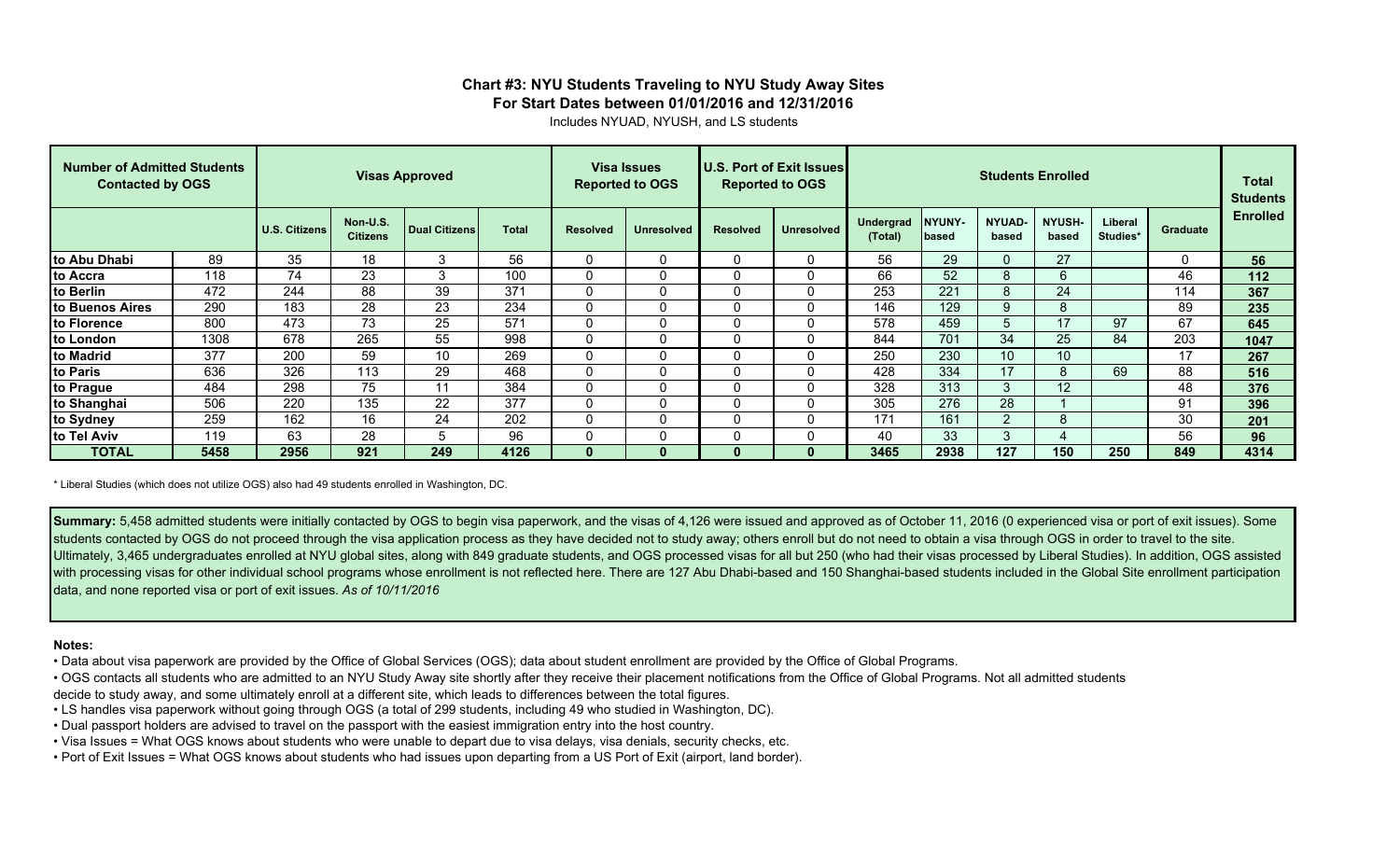### **Chart #4: Non-U.S. Citizen NYU Students Traveling to the U.S. on F-1 and J-1 Visas For Study in New York and Washington, DC For Start Dates between 01/01/2016 and 12/31/2016**

|                 |                 | Documents Issued |                 | <b>U.S. Port of Entry Issues</b> |       |                        |                   |       |                         | Visa Issues Reported to OGS |                               |       |     |                   |                               | <b>Student Enrollment of F-1</b> |       |                |
|-----------------|-----------------|------------------|-----------------|----------------------------------|-------|------------------------|-------------------|-------|-------------------------|-----------------------------|-------------------------------|-------|-----|-------------------|-------------------------------|----------------------------------|-------|----------------|
|                 | All             |                  | NYUAD-   NYUSH- | Resolved                         |       |                        | <b>Unresolved</b> |       |                         |                             | <b>Resolved</b>               |       |     | <b>Unresolved</b> |                               |                                  |       | NYUAD-I NYUSH- |
|                 |                 | based            | based           | All                              | based | NYUAD- NYUSH-<br>based | All               | based | NYUAD-INYUSH-I<br>based | All                         | <b>NYUAD-INYUSH-</b><br>based | based | All | based             | <b>NYUAD-INYUSH-</b><br>based | All                              | based | based          |
| Undergraduate   | 2163            |                  |                 |                                  |       |                        |                   |       |                         |                             |                               |       |     |                   |                               | 2032                             |       |                |
| <b>Graduate</b> | 4322            | 345              | 233             | 16                               |       |                        |                   |       |                         |                             |                               |       |     |                   |                               | 3977                             | 31'   | 226            |
| <b>Other</b>    | 91 <sup>°</sup> |                  |                 |                                  |       |                        |                   |       |                         |                             |                               |       |     |                   |                               | 808                              |       |                |
| <b>TOTAL</b>    | 7396            |                  |                 | 16                               |       |                        |                   |       |                         |                             |                               |       |     |                   |                               | 6817                             |       |                |

Summary: OGS issued documents to 7,396 students to study in New York and Washington, DC. This group includes 345 international students coming to the US from NYUAD (312 to New York; 33 to Washington, DC) and 233 from NYUSH (218 to New York; 15 to Washington, DC).

OGS is aware of 16 students who encountered port of entry issues, all of which were ultimately resolved, though in some cases, too late for their studies to begin as planned. Three NYUAD students experienced visa issues (one Hungarian and one UK citizen were initially denied their F-1 visas but ultimately were successful and able to study in New York; One UAE national experienced a prolonged security check and was not approved in time to participate in a New York summer term program). One NYUSH student, a citizen of Pakistan, experienced a prolonged security check and decided not to pursue studying in New York. 256 decided not to attend NYU or realized they did not need F-1 status, and 114 deferred their admission to a future date (though it should be noted that this data was collected before the conclusion of Fall term and its immigration registration period and therefore cancellation/deferral/enrollment data for Fall 2016 is not yet complete). *As of 10/5/2016*

**Visa Type F-1 Description** Exchange Visitor Program (Includes Short-Term Scholar) In order to be a J-1 student at NYU, at least half of funding must come from a source other than personal or family funds. **J-1** F-1 status is for full-time academic and language students who are pursuing a degree or certificate.

#### **Notes:**

- Data are provided by the Office of Global Services and NYU Abu Dhabi and NYU Shanghai Campuses.
- OGS is not notified directly of F-1 and J-1 visa approvals. OGS can confirm visa status only for those students who attend OGS immigration check-in workshops upon arrival.
- U.S. Port of Entry Issues = What OGS knows about students who had issues upon arrival at a US Port of Entry (airport, land border).
- Visa Issues = What OGS knows about students who were unable to arrive due to visa delays, visa denials, security checks, etc.
- Data are not available to OGS about port of exit issues from home country.
- Data exclude School of Medicine.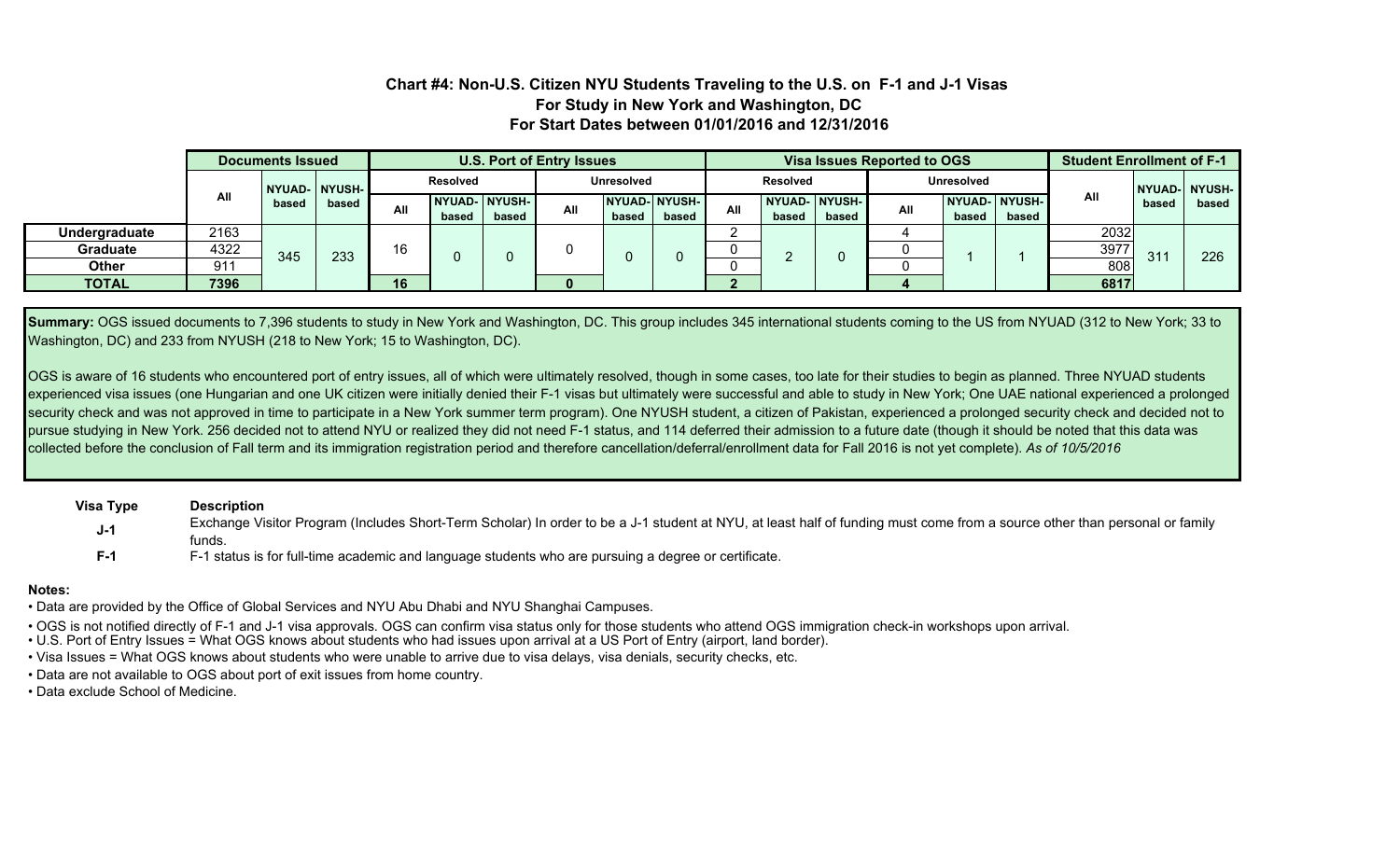#### **Chart #5: NYU Travelers to NYU Abu Dhabi (U.S. and Non-U.S. Citizens)**

|                         | AY 2009-2010   |      |                     | AY 2010-2011   |      | AY 2011-2012        |         | AY 2012-2013 |                   | AY 2013-2014   |      |                   | AY 2014-2015*  |      |                   | AY 2015-2016 |      |                           | <b>Totals for AY 2010-2016</b> |      |                   |                |                 |                          |
|-------------------------|----------------|------|---------------------|----------------|------|---------------------|---------|--------------|-------------------|----------------|------|-------------------|----------------|------|-------------------|--------------|------|---------------------------|--------------------------------|------|-------------------|----------------|-----------------|--------------------------|
|                         | <b>Applied</b> |      | Rejected   Approved | <b>Applied</b> |      | Rejected   Approved | Applied |              | Rejected Approved | <b>Applied</b> |      | Rejected Approved | <b>Applied</b> |      | Rejected Approved |              |      | Applied Rejected Approved | Applied                        |      | Rejected Approved | <b>Applied</b> |                 | <b>Rejected Approved</b> |
| <b>Students</b>         |                |      |                     | 143            |      |                     | 157     |              | 157               |                |      |                   | 176            |      | 176               | 276          |      | 276                       | 276                            |      | 276               | 1205           |                 | 1204                     |
| Faculty                 | 69             |      |                     | 149            |      | 147                 | 135     |              | 131               | 142            |      |                   | 110            |      |                   | 139          |      | 137                       | 110                            |      |                   | 863            |                 | 853                      |
| <b>Researchers</b>      |                |      |                     |                |      |                     |         |              | 20                |                |      |                   |                |      |                   | 191          |      | 168                       | 195                            |      | 183               | 611            | 55              | 556                      |
| <b>Staff</b>            |                |      |                     |                |      |                     |         |              | 91                | 139            |      |                   |                |      |                   | 129          |      | 122                       | 163                            |      |                   | 812            | 26              | 786                      |
| <b>Academic Support</b> |                |      |                     |                |      |                     |         |              | 44                |                |      |                   |                |      |                   | -31          |      |                           |                                |      |                   | 246            | 13 <sup>1</sup> | 233                      |
| <b>TOTAL</b>            | 90             |      | 90                  | 408            |      | 396                 | 451     |              | 443               | 576            |      | 563               | 641            |      | 624               | 766          |      | 733                       | 805                            | 22   | 783               | 3737           | 105             | 3632                     |
| Percentage              | 100.0%         | 0.0% | 100.0%              | 100.0%         | 2.9% | 97.1%               | 100.0%  | 1.8%         | 98.2%             | 100.0%         | 2.3% | 97.7%             | 100.0%         | 2.7% | 97.3%             | 100.0%       | 4.3% | 95.7%                     | 100.0%                         | 2.7% | 97.3%             | 100.0%         | 2.8%            | 97.2%                    |

\* Note: these numbers have been updated from the 2016 report as one additional visa was approved for an NYUAD researcher.

Summary: In AY2015-16, NYUAD successfully obtained visas for all new and returning faculty (119), and students (276) in AY2015-16. NYUAD received visas for 94% of its research hires, 97% of its staff hires, and 90% of its

#### **Notes:**

• Data provided by NYU Abu Dhabi.

· Faculty include both permanent NYUAD hires (standing faculty), as well as affiliated (New York-based faculty), and visiting faculty from other institutions. Affiliated and visiting faculty include January-term, seven-wee

• Researchers include post doctoral fellows, research scientists and scholars, and lab instructors.

• Academic Support includes Teaching Assistants and Writing Fellows, junior non-faculty members of the NYUAD instructional staff (prior to 2015-16, these roles were filled primarily by Global Academic Fellows).